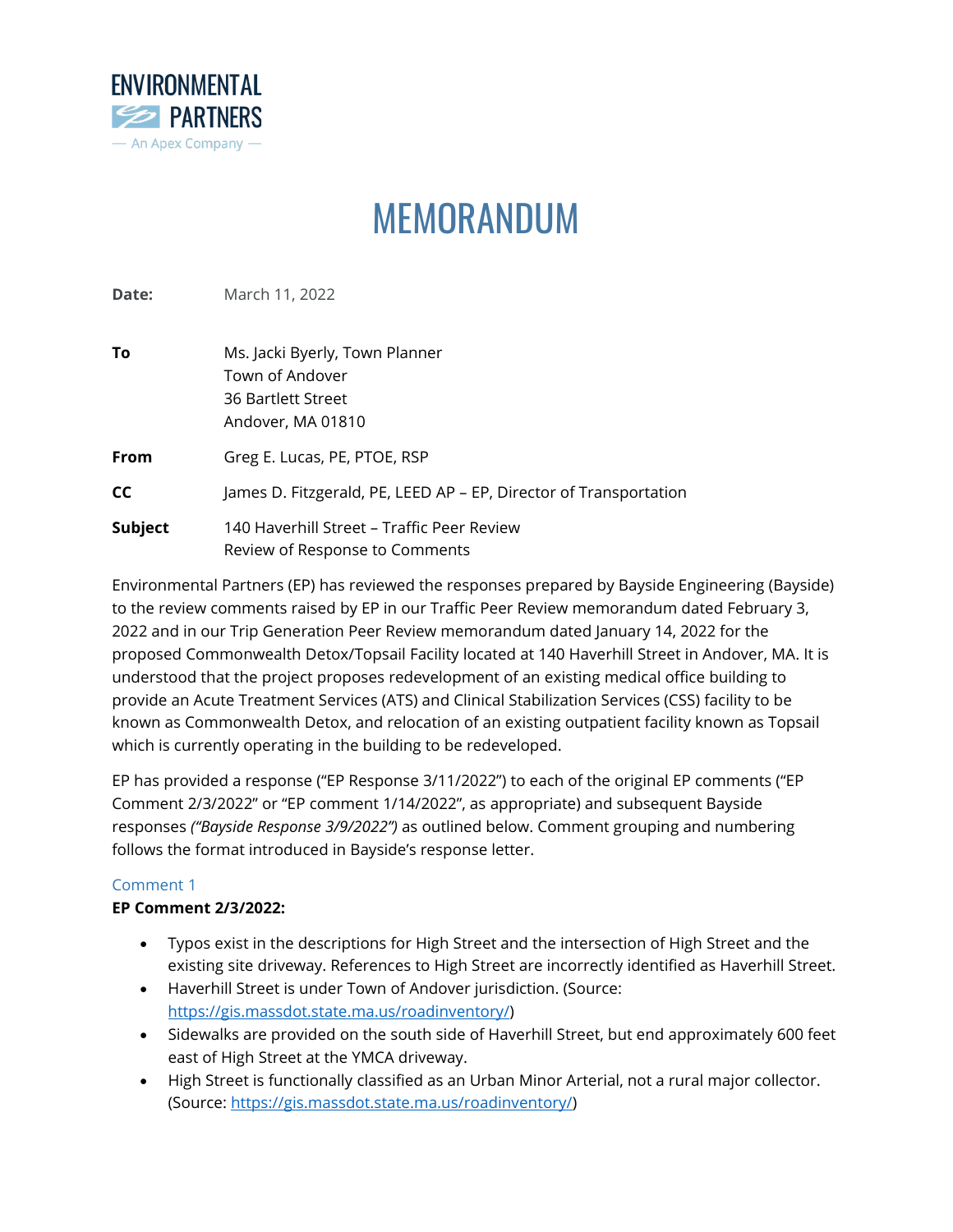- Sidewalk is provided on the east side of High Street south of Haverhill Street, but end approximately 200 feet south of the intersection.
- Sidewalks are not present in the vicinity of the existing site driveway on High Street. Reference to Haverhill Street appears to be a typographical error.

# *Bayside Response 3/9/2022:*

*Bayside concurs. The noted changes do not have an effect on the capacity analyses performed in the TIAS. Updated descriptions of the roadway and intersection geometry are included in the Appendix.*

# **EP Response 3/11/2022:**

Clarification provided; updated descriptions provided in the Appendix are generally accurate. **Comment 1 closed**.

# Comment 2

# **EP Comment 2/3/2022:**

The adjustment factor is based on Group R4-R7 for rural roadways, which is not appropriate since Andover is classified as an urban area for the purpose of functional classification of roadways. As such, Group U3 is appropriate based on the functional classification of Haverhill Street as an Urban Principal Arterial; the adjustment factor for Group U3 for December is 1.00, therefore no seasonal adjustment is necessary.

# *Bayside Response 3/9/2022:*

*Bayside concurs. Included in the response to Comment No. 3 are updated traffic flow networks for 2021 Existing conditions.*

## **EP Response 3/11/2022:**

A review of updated traffic flow networks provided by Bayside reveal accurate application of appropriate seasonal adjustment factors. **Comment 2 closed**.

## Comment 3

# **EP Comment 2/3/2022:**

- While the 1.13 seasonal adjustment factor used by Bayside is conservative and would account for any impact of reduced Merrimack College traffic, it may overstate existing traffic volumes at the study area intersections.
- The April 2020 "Guidance on Traffic Counting Data" published by MassDOT establishes a procedure by which 2019 data is considered current data. 2018 count station data should be grown to 2019 using methods established by MassDOT in this guidance memo, and compared to 2021 data to determine the variance between pre-COVID (2019) and COVIDimpacted (2021) data.
- EP requests review and clarification of data presented in Table 1. A cursory review of data presented in the TIAS Appendix reveals discrepancies in peak hour data and resultant calculations for K factor and directional distribution.
- A cursory review of Figure 2 data suggests that individual peak hour data for each study intersection were adjusted to populate Figure 2. Given the proximity of the site drive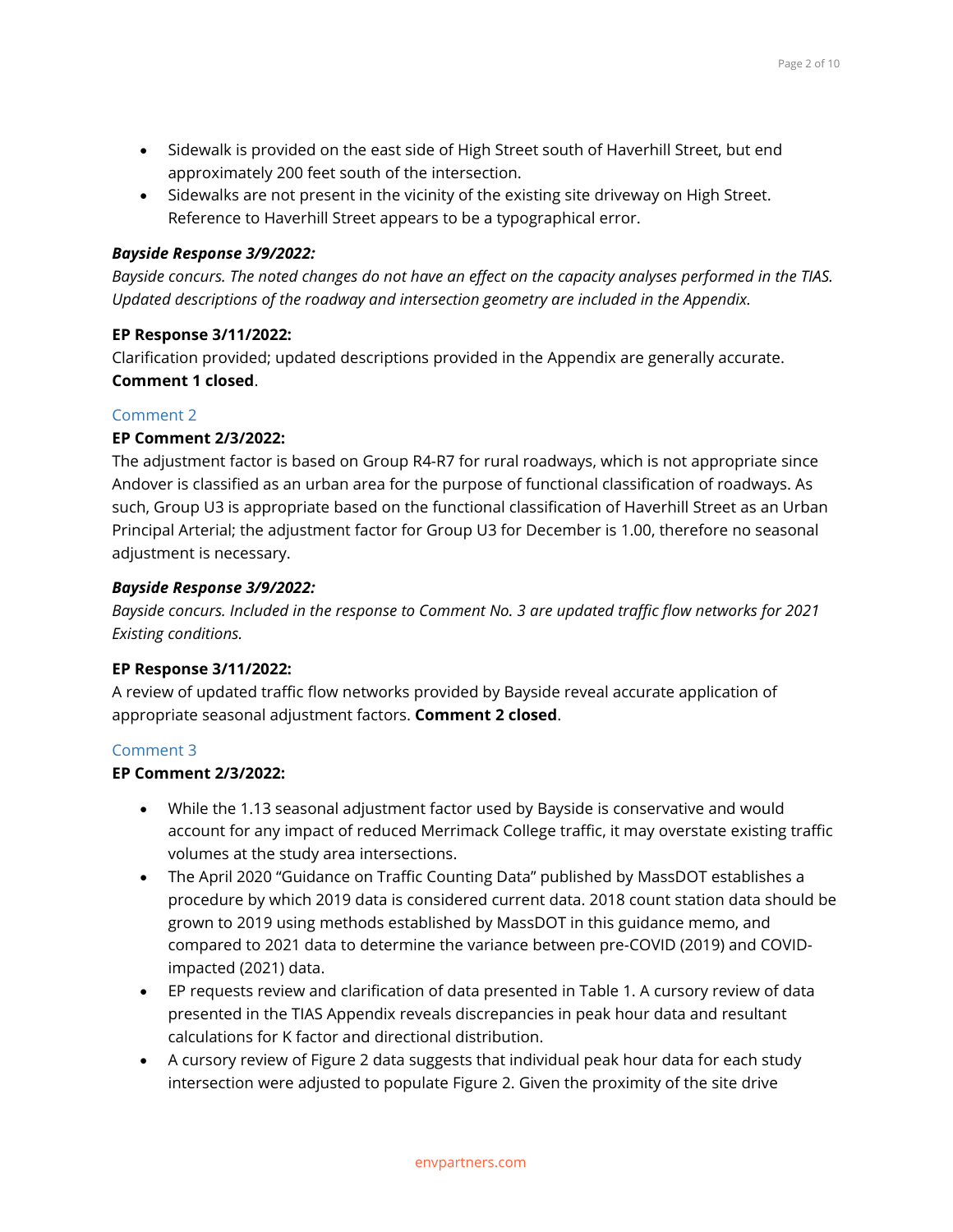intersections to the intersection of Haverhill Street and High Street, a consistent peak hour and volume balancing would be more appropriate.

#### *Bayside Response 3/9/2022:*

*Bayside concurs that the 1.13 seasonal adjustment factor is conservative and would account for any impact of reduced Merrimack College traffic and may overstate existing traffic volumes at the study area intersections.*

*Bayside revisited the COVID adjustment calculations utilizing the April 2020 "Guidance on Traffic Counting Data" published by MassDOT. This report establishes a procedure by which 2019 data is considered current data. The 2018 count station data (Station No. 255018) was grown to 2019 using methods established by MassDOT in the guidance memo, and then compared to 2021 data to determine the variance between pre-COVID (2019) and COVID-impacted (2021) data. This resulted in a COVID adjustment factor of 1.12.*

*Using the updated seasonal adjustment factor form the response to Comment No. 2 and the revised COVID adjustment factor, the daily traffic volumes were re-calculated and are summarized in Table 1. (See Bayside letter for updated Table)*

*The intersection turning movement count data for the weekday morning peak hour of 7:45 AM to 8:45 AM and weekday evening peak hour of 4:15 PM to 5:15 PM were used to represent the peak hour volumes. These volumes were used, balanced and adjusted for COVID and are shown on Figure 1.*

#### **EP Response 3/11/2022:**

EP reviewed and concurs with the methodology resulting in a COVID adjustment factor of 1.12. Clarification is requested on the derivation of data provided in Table 1; a cursory review of hourly volumes and directional distribution reveals variances from the presented data.

A review of updated traffic flow networks provided by Bayside reveal accurate application of appropriate seasonal and COVID-19 adjustment factors in the peak hour volumes shown in Figure 1.

## Comment 4

## **EP Comment 2/3/2022:**

- The crash rate worksheet included in the Appendix reveals a crash rate of 0.59, a slight discrepancy from the rate summarized in Table 3 but still below both the Statewide and District 4 averages for signalized intersections. EP requests clarification of the K factor utilized for the crash rate worksheet.
- EP notes that 2020 and 2021 are not considered "closed" years for MassDOT, and as such may not contain all reported crashes for these years.

## *Bayside Response 3/9/2022:*

*Noted. The Statewide MassDOT crash rate for signalized intersections (as of June 26, 2018) is 0.78 and 0.57 for unsignalized intersections. The MassDOT District 4 crash rate for signalized intersections is 0.73 and 0.57 for unsignalized intersections. The study area intersections fall below both the Statewide and MassDOT District 4 averages.*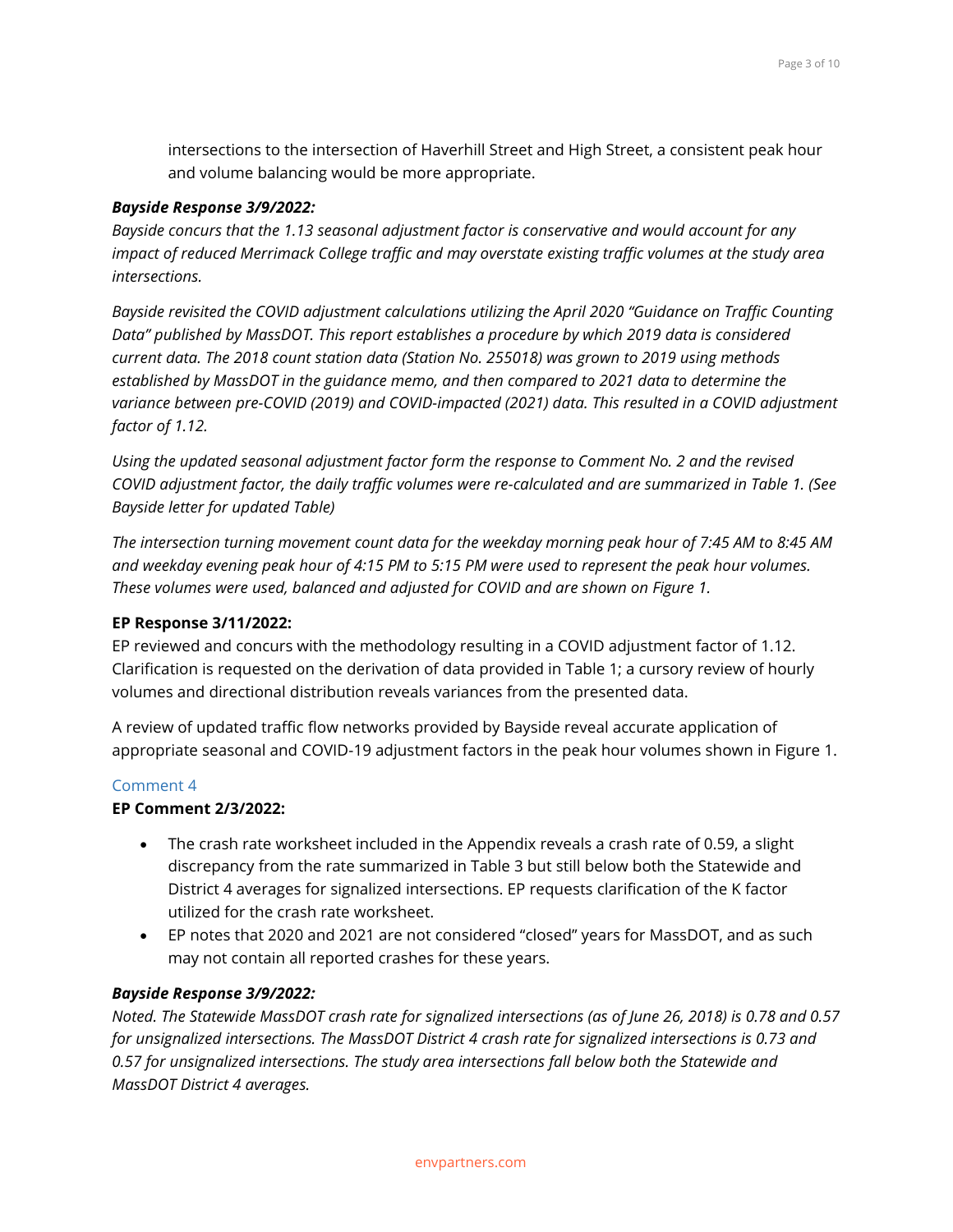## **EP Response 3/11/2022:**

Clarification provided; **Comment 4 closed**.

## Comment 5

**EP Comment 2/3/2022:** EP confirmed the closest stop for Route 33 is approximately ½ mile east of the project site.

*Bayside Response 3/9/2022: Bayside concurs.*

**EP Response 3/11/2022: Comment 5 closed**.

## Comment 6

## **EP Comment 2/3/2022:**

EP confirmed provided data, and notes that MVRTA Route 39A also provides service to the project site, running on weekdays and Saturday.

*Bayside Response 3/9/2022:*

*Bayside concurs.*

**EP Response 3/11/2022: Comment 6 closed**.

## Comment 7

**EP Comment 2/3/2022:**

- Trip distribution for the 7 Tantalon Road site is presented in the TIAS Appendix and assumes a distribution of approximately half of the site-generated trips to and from Haverhill Street to the east of the residential project site, which as a result have the potential to impact the study area for the 140 Haverhill Street project. EP notes that this represents a conservative analysis; given the proximity of Tantalon Road to Route 28 and the proximity of Route 28's interchange with Interstate 495, the majority of site generated traffic for the proposed residential development is likely destined to and from the west and will have little to no impact on the study area for the 140 Haverhill Street site.
- Verify if adjustments are appropriate to 2028 No-Build volumes summarized in Figure 3 based on prior comments on 2021 Existing data presented in Figure 2.

## *Bayside Response 3/9/2022:*

*The 7 Tantalon Road project is located approximately 0.7 miles west of the proposed site. As no traffic study was performed for the project, existing count data form Haverhill Street in front of the site was used to determine an anticipated trip pattern for the 7 Tantalon road residential project. As a result, half of the site-generated trips were assigned to the roadway network. Figure 2 summarizes the revised 2028 No-Build traffic flow networks.*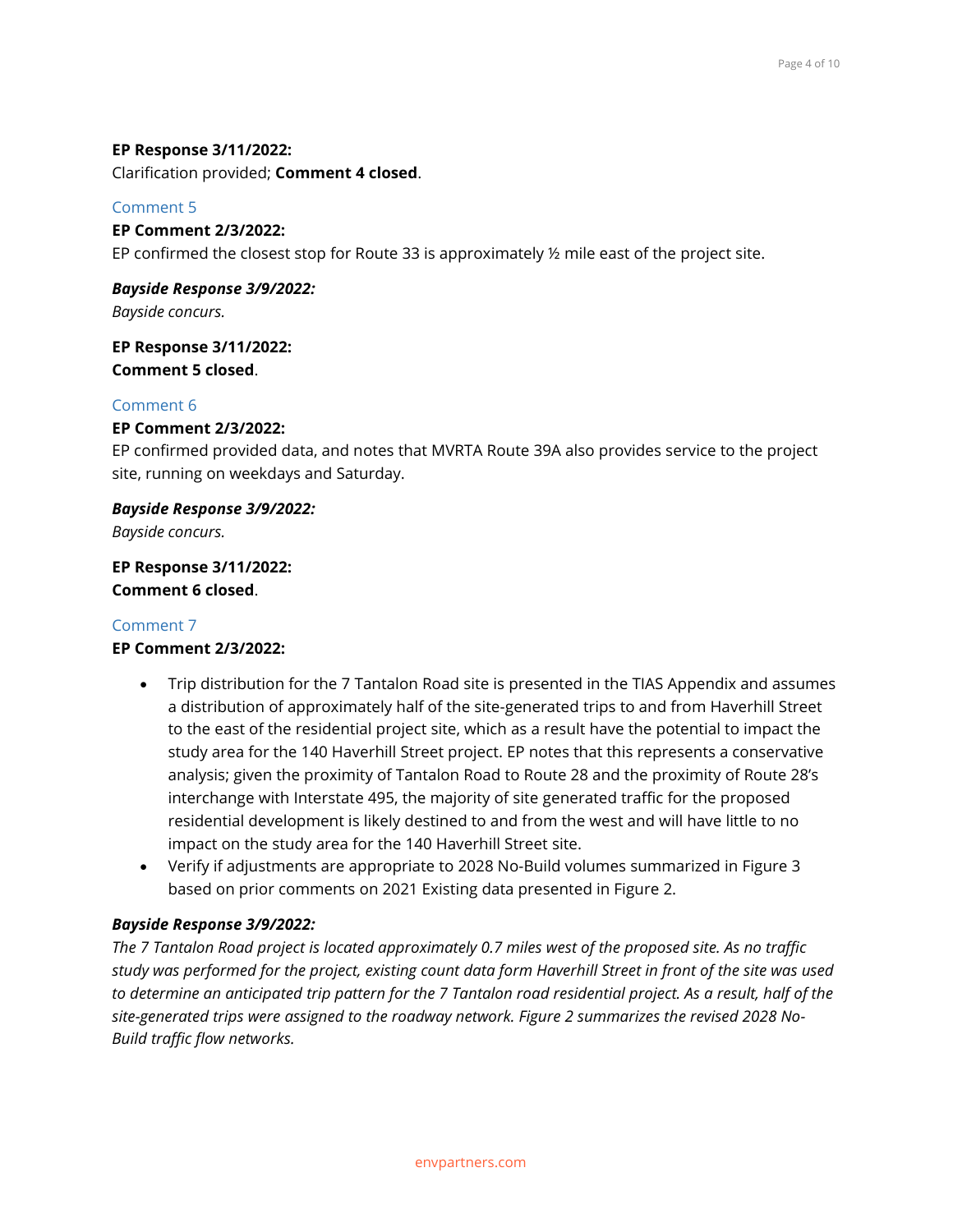#### **EP Response 3/11/2022:**

Clarification provided; EP takes no exception to trip distribution assumptions for the 7 Tantalon Road site. Revised 2028 No-Build traffic flow networks were reviewed and have accurately applied growth to the updated existing peak hour volumes. **Comment 7 closed.**

#### Comment 8

#### **EP Comment 1/14/2022:**

- Verification of federally-mandated staffing levels should be provided to verify that proposed staffing levels are in compliance with said standards.
- The project description identifies outpatient services; however, stated trip generation does not provide any allowance of patient trips except for five (5) patient admissions and discharges per day. Verify that patient-generated trips have been adequately accounted for.
- Kitchen/maintenance staff schedules in the worksheet do not match the description provided in the memorandum. Staff are assumed to arrive for a 7:00 AM start time in the worksheet, but the memorandum states that these staff will follow the 9:00 AM to 5:00 PM schedule of other administrative staff. EP notes that this discrepancy results in more trips assigned in the weekday morning peak hour, resulting in a conservative estimation.
- The majority of delivery trips are assumed to occur outside the peak hour. To provide a conservative estimate, an assumption of peak hour delivery trips should be made.

#### *Bayside Response 3/9/2022:*

*There are no federally mandated staffing levels. They are State mandated. Contained in the Appendix are the state regulations.*

*Commonwealth Detox does not offer outpatient services. The services provided for patients are akin to outpatient services when compared to the actual services offered. Based on operator experience, admission/discharges average five (5) per day.*

*One (1) kitchen staffer will arrive around 7:00 AM to prepare the breakfast meal for Commonwealth Detox. The remaining staff will arrive around 8:30 AM. All kitchen staff will leave between 5:00 PM and 5:30 PM.*

*Many delivery trips will occur outside the peak hours, and most are expected to be of smaller trucks and vans (Amazon, UPS, Federal Express, etc.). Sysco trucks (food service and supplies) are expected two (2) to three (3) times per week, with deliveries expected between 7:00 AM and 8:00 AM. Trash pickup is expected once per week, also between 7:00 AM and 8:00 AM.*

*The daily total for the Topsail facility has been updated to account for the evening program which occurs three (3) nights per week.*

*(see Bayside letter for revised Table 2 and Table 3)*

*Comparing the peak-hour trip generation data from Tables 2 and 3 shows that based on the nature of operations for each facility, each peak at different times during peak periods.*

*Overall, looking at the two facilities combined, the combined weekday morning peak hour occurs from 8:00 AM to 9:00 AM. Fifty-eight (58) vehicle trips (57 entering and 1 vehicle exiting) are expected. The*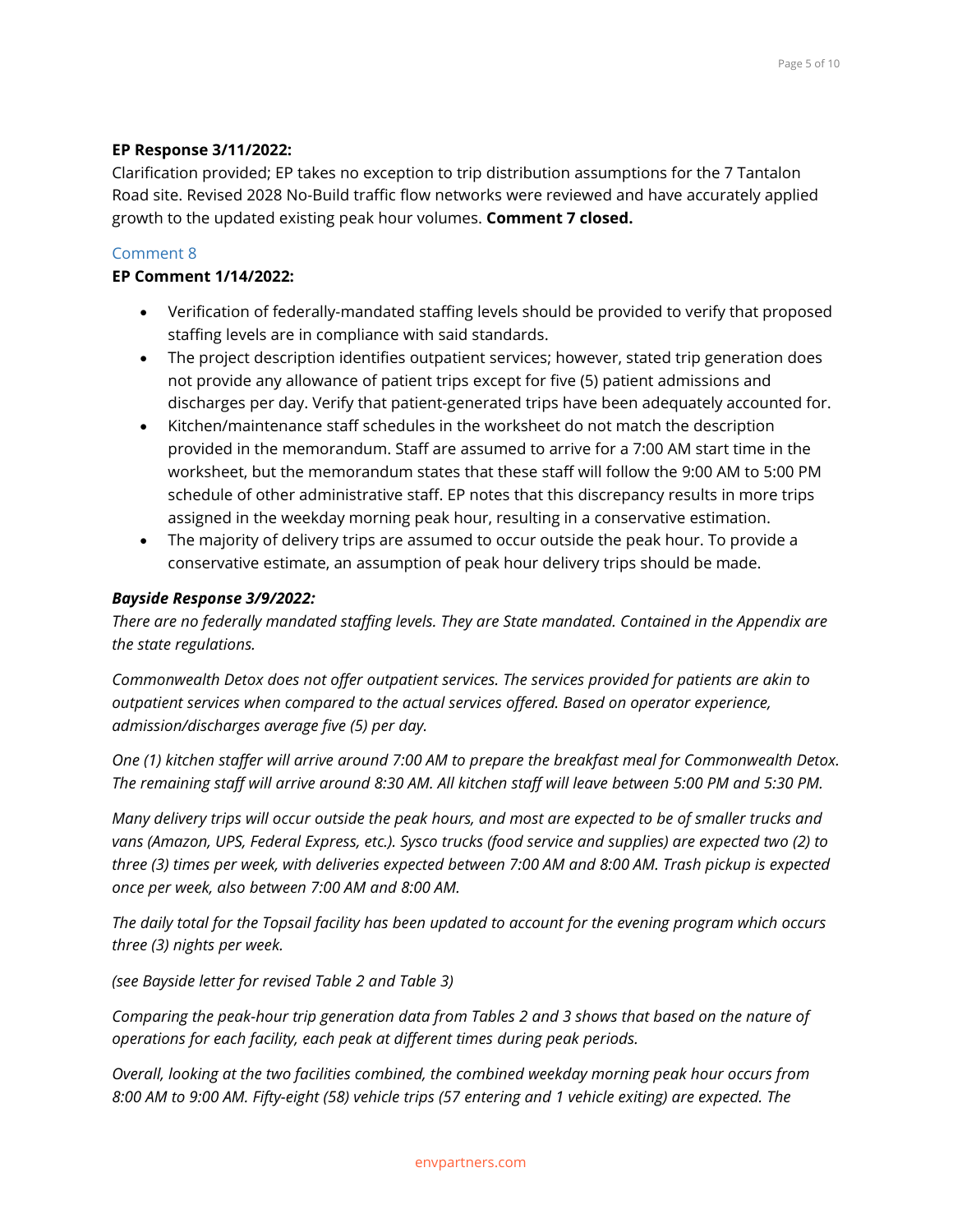*combined weekday evening peak hour occurs from 3:45 PM to 4:45 PM peak hour, where 48 vehicle trips (3 vehicles entering and 45 vehicles exiting) are expected.*

*Therefore, to be conservative, the higher peak hour identified in Table 3 was chosen to represent a worst case analysis.*

## **EP Response 3/11/2022:**

Revised data presented in Table 2 and Table 3 introduce discrepancies that require clarification. It is understood that the peak hour of adjacent street traffic and the peak hour of the generator vary; however, data shown for the peak hour of adjacent street traffic shows a total of 4 trips (3 entering, 1 exiting) for both facilities between 7:45 AM and 8:45 AM, while date for the peak hour of the generator shows 58 trips (57 entering, 1 exiting) between 8:00 AM and 9:00 AM. This presumes that all additional trips occur between 8:45 AM and 9:00 AM, which is likely given the number of employees at both facilities expected to begin shifts at 9:00 AM. Regardless, Bayside has conservatively applied the higher number of trips expected in the morning peak hour of the generator to the peak hour of adjacent street traffic; EP concurs with this approach. **Comment 8 closed.**

## Comment 9

## **EP Comment 2/3/2022:**

- The distribution of existing trips may not be an accurate predictor of future trips, as it represents trips generated by both existing buildings and may be driven by the most proximate driveway to the specific building and/or trip destination; for example, a trip generated by the existing Doctors Park II building may utilize the High Street driveway, even if the trip is destined to the west on Haverhill Street. EP notes that minor adjustments in trip distribution percentages would not fundamentally change the resultant trips, and as such do not fundamentally change the conclusions of the TIAS.
- Trip distribution should be updated as appropriate based on comments provided by EP in our January 14, 2022 trip generation memorandum.

## *Bayside Response 3/9/2022:*

*Bayside concurs. The trips generated in the response to Comment No. 8 were assigned to the roadway network and are shown on Figure 3. Figure 4 shows the updated 2028 Build peak hour traffic volumes.*

## **EP Response 3/11/2022:**

Trips generated appear to be accurately distributed through the roadway network. **Comment 9 closed**.

## Comment 10

## **EP Comment 2/3/2022:**

EP notes that this results in a conservative assessment of site driveway trips and operational analysis results.

## *Bayside Response 3/9/2022:*

*Bayside concurs.*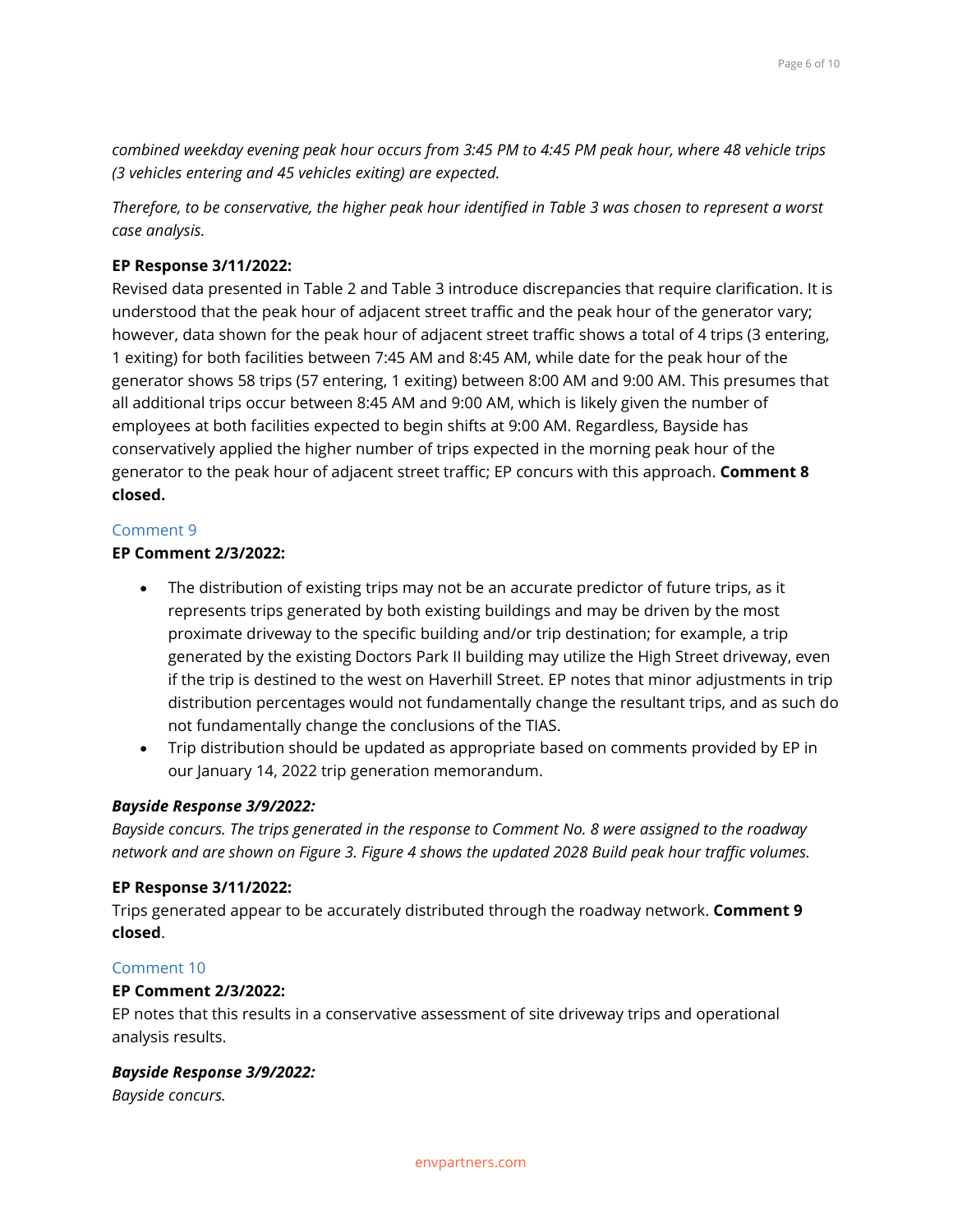# **EP Response 3/11/2022: Comment 10 closed**.

## Comment 11

## **EP Comment 2/3/2022:**

- No-Build and Build conditions are mislabeled as 2026.
- Analysis results indicate that the Haverhill Street eastbound approach is at or near capacity presently in the weekday evening peak hour and in need of mitigation to support additional traffic load. Traffic signal timing optimization should be considered.
- Verify that yellow and all red clearance times are accurately reported for the signalized intersection. Recommended modifications to signal timing should include conformance to MUTCD standards for vehicle and pedestrian clearance times.
- EP recommends excluding Synchro-reported LOS and Delay results from the "Lanes, Volumes, Timings" report presented in the Appendix, which presents conflicting results when compared to the HCM 2010 reports. It is understood that the HCM 2010 results were compiled in Table 13.
- Verify peak hour factors for 2021 Existing weekday evening peak hour analysis.
- Verify heavy vehicle percentages for the Haverhill Street eastbound left entering the site driveway in both the weekday morning and weekday evening peak hours.

# *Bayside Response 3/9/2022:*

The headings on Table 13 were mis-labeled. '2028' should have been used instead of '2026'. The analysis results were for the 2028 No-Build and Build conditions.

Updated capacity analyses were performed using the updated traffic volumes. The signal timings, peak hour factors and heavy vehicle percentages were re-verified. The Synchro-reported LOS and Delay results from the "Lanes, Volumes, Timings" report presented in the Appendix have been excluded from the capacity analysis reports in this response. The results of the signalized analyses are shown in Table 4 and the results of the unsignalized analyses are shown in Table 5. The capacity analysis reports are included in the Appendix.

The updated analysis results indicate that the Haverhill Street eastbound approach is near, but below capacity presently during the weekday evening peak hour. Under future No-Build and Build conditions, this approach will continue to be below capacity presently during the weekday evening peak hour. The addition of the site generated traffic has minimal impact on this approach.

Bayside concurs that traffic signal timing optimization should be considered. This should be considered now by the Town of Andover as it is dictated by current traffic conditions.

# **EP Response 3/11/2022:**

Clarification provided; updated materials have been reviewed and are acceptable. EP notes that revisions in adjustment factors addressed through comments 2 and 3 result in reductions in future volumes, resulting in improved LOS and delay when compared to the summary table in the initial TIAS.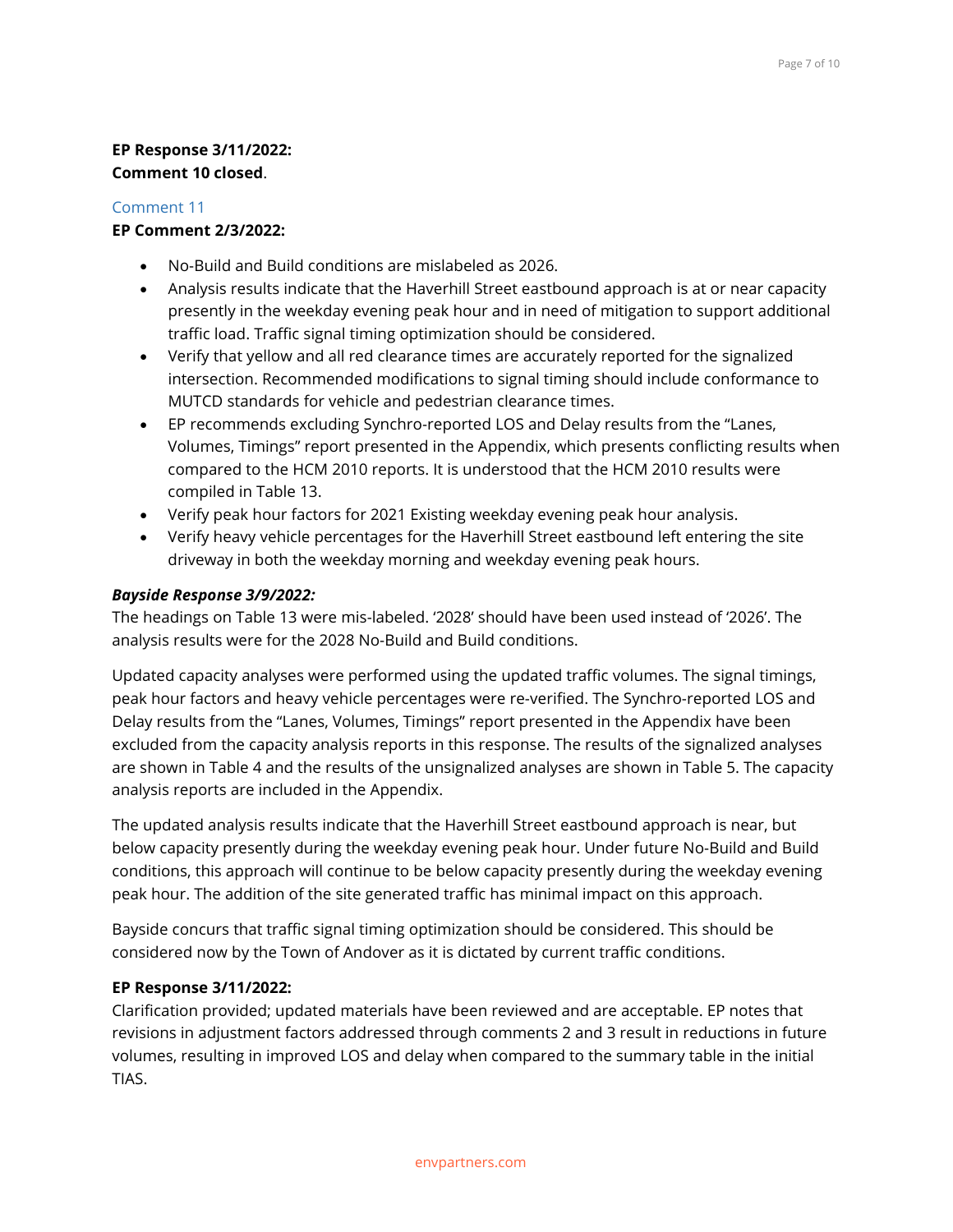EP recommends that the Applicant provide analysis for traffic signal optimization to be considered by the Town.

#### Comment 12

#### **EP Comment 2/3/2022:**

- Parking assumptions for the Topsail facility assume 10 patients drive themselves, while trip generation and distribution estimates assumed 20 patients drive themselves. It should be noted that the worst case is stated where all patients drive themselves, and that proposed parking supply exceeds this worst case demand of 52 parking spaces.
- The stated parking supply for the Commonwealth Detox and Topsail facilities are based on lot lines as shown on the site plans and include splitting the parking area to the west of the Haverhill Street site drive. Although these spaces are more directly adjacent to the Commonwealth Detox facility, 25 of the spaces in the area are counted towards Commonwealth Detox, while 31 are counted towards Topsail, in addition to the 44 spaces more directly adjacent to the proposed Topsail facility. While both individual facilities have a parking supply which exceeds expected demand, the Applicant should confirm that all parking spaces on site will be available to staff, patients, and visitors to either facility.
- One additional accessible space is required for the Topsail facility to meet the requirements of 521 CMR. EP recommends designating all three spaces along the east side of the building as accessible.
- The Zoning Bylaws include a requirement of four parking spaces for each "doctor or dentist". While the parking table in the site plans identifies five doctors per site in their parking space calculations, it is unclear how this correlates to the staff list provided in the TIAS.
- The Zoning Bylaws require "an adequate number" of off-street loading areas for any use which may be served by delivery vehicles. The TIAS includes a description of expected deliveries for linens, food items, and other medical deliveries or pickups for the Commonwealth Detox facility. The site plans should identify the loading area, as well as the trash pick up area.
- A loading area should similarly be identified on the plan if deliveries are expected for the Topsail facility.

#### *Bayside Response 3/9/2022:*

*Bayside concurs that the worst case parking demand (if all patients drove to the Topsail facility is 52 parking spaces. Seventy-five (75) spaces have been provided.*

*Both individual facilities have a parking supply which exceeds expected demand. One hundred and fiftythree (153) total spaces are provided and all parking spaces on site are available to staff, patients, and visitors to either facility.*

*One additional accessible space will be provided for the Topsail facility to meet the requirements of 521 CMR.*

*The Andover Zoning Bylaws do include a requirement of four (4) parking spaces for each "doctor or dentist". The parking table on the Site Plans was prepared and attempted to 'meld' the Bylaws with the*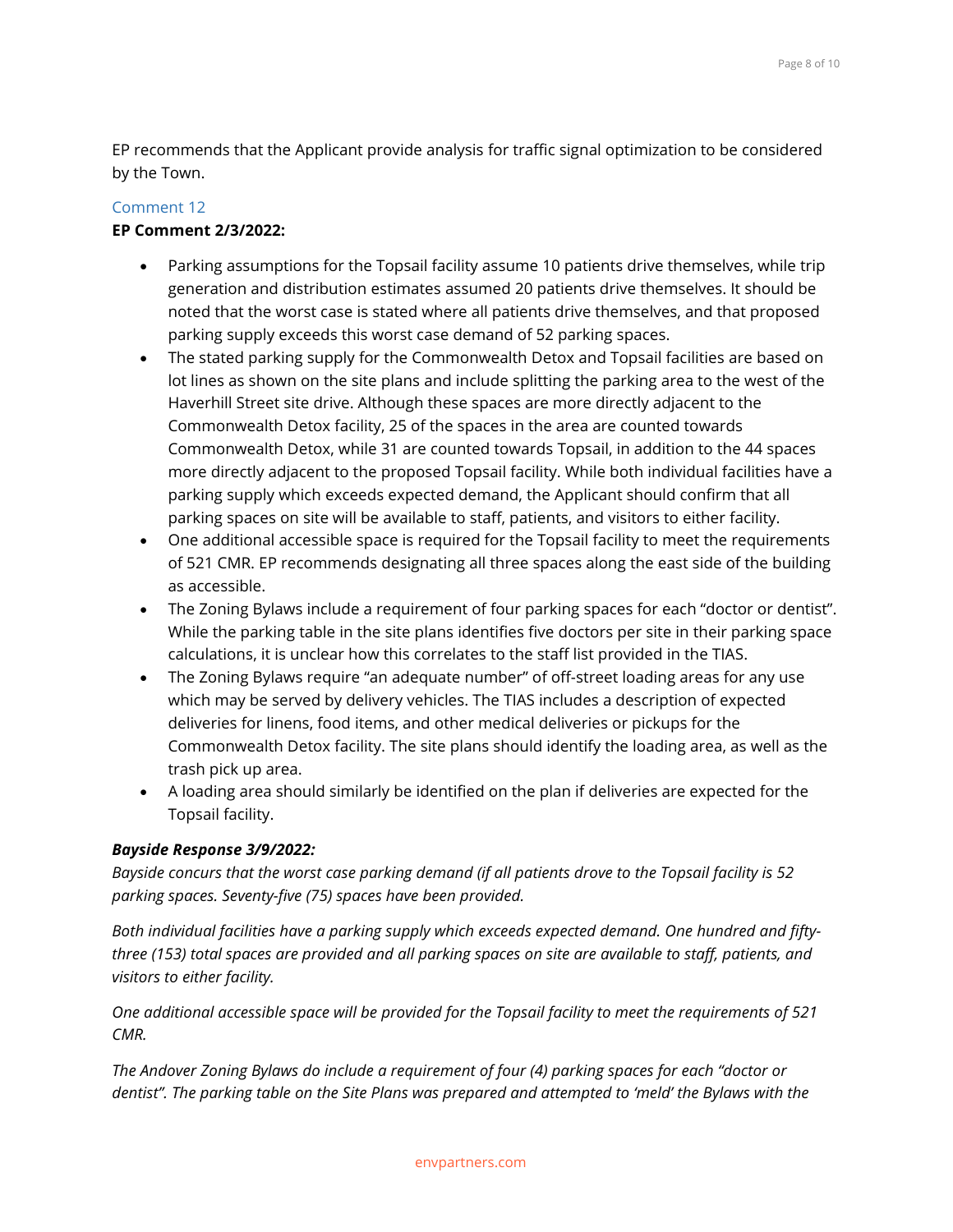*proposed use in the parking space calculations. This assessment was performed as there are several small offices on the second floor. This does not correlate with the staff list provided in the TIAS.*

*There is a loading area for the Commonwealth Detox facility near the northwest corner of the proposed building. A note will be added to the Site Plans designating this area. The dumpsters are also located within this area.*

*A loading area has not been provided for the Topsail building as they will not be getting any large deliveries. The Topsail building will use the dumpsters at the Commonwealth Detox building.*

## **EP Response 3/11/2022:**

Information provided; EP recommends verification by the Town of site plan modifications as part of site plan approval.

EP requests clarification of the response related to parking space calculations, stating that "there are several small offices on the second floor". It is unclear if this use is supplemental to or in addition to the proposed use.

# Comment 13

#### **EP Comment 2/3/2022:**

- "Required minimum" ISD values included in Table 15 are noted to indicate desirable ISD values and should include only the most restrictive value for the directional movement proposed. For the Haverhill Street site driveway, the distance looking to the east would only include the lower value for vehicles turning right, while the distance looking to the west would include the higher value for vehicles turning left, as they are contemplating crossing both directions of traffic.
- Measured sight distance does not meet desirable ISD values for the Haverhill Street driveway looking to the west, and for the High Street driveway in both directions. Sight triangles should be included on the site plans to clearly indicate areas where low height vegetation must be maintained to provide clear sight lines, and to verify that clear sight lines can be maintained within the site property boundaries.

## *Bayside Response 3/9/2022:*

*The sight distances are summarized in Table 6 showing only the most restrictive value for the directional movement proposed. (see Bayside letter for Table 6)*

*As can be seen in Table 6, the SSD measurements performed at the site driveway intersections with Haverhill Street and High Street indicate that the intersection exceeds the recommended minimum requirements based on the 85th percentile speeds. In accordance with the AASHTO manual, "If the available sight distance for an entering or crossing vehicle is at least equal to the appropriate stopping sight distance for the major road, then drivers have sufficient sight distance to anticipate and avoid collisions. However, in some cases, this may require a major-road vehicle to stop or slow to accommodate the maneuver by a minor-road vehicle. To enhance traffic operations, intersection sight distances that exceed stopping sight distances are desirable along the major road." Accordingly, the ISD should be at least equal to the SSD, which would allow a driver approaching the minor road to safely stop. It is*